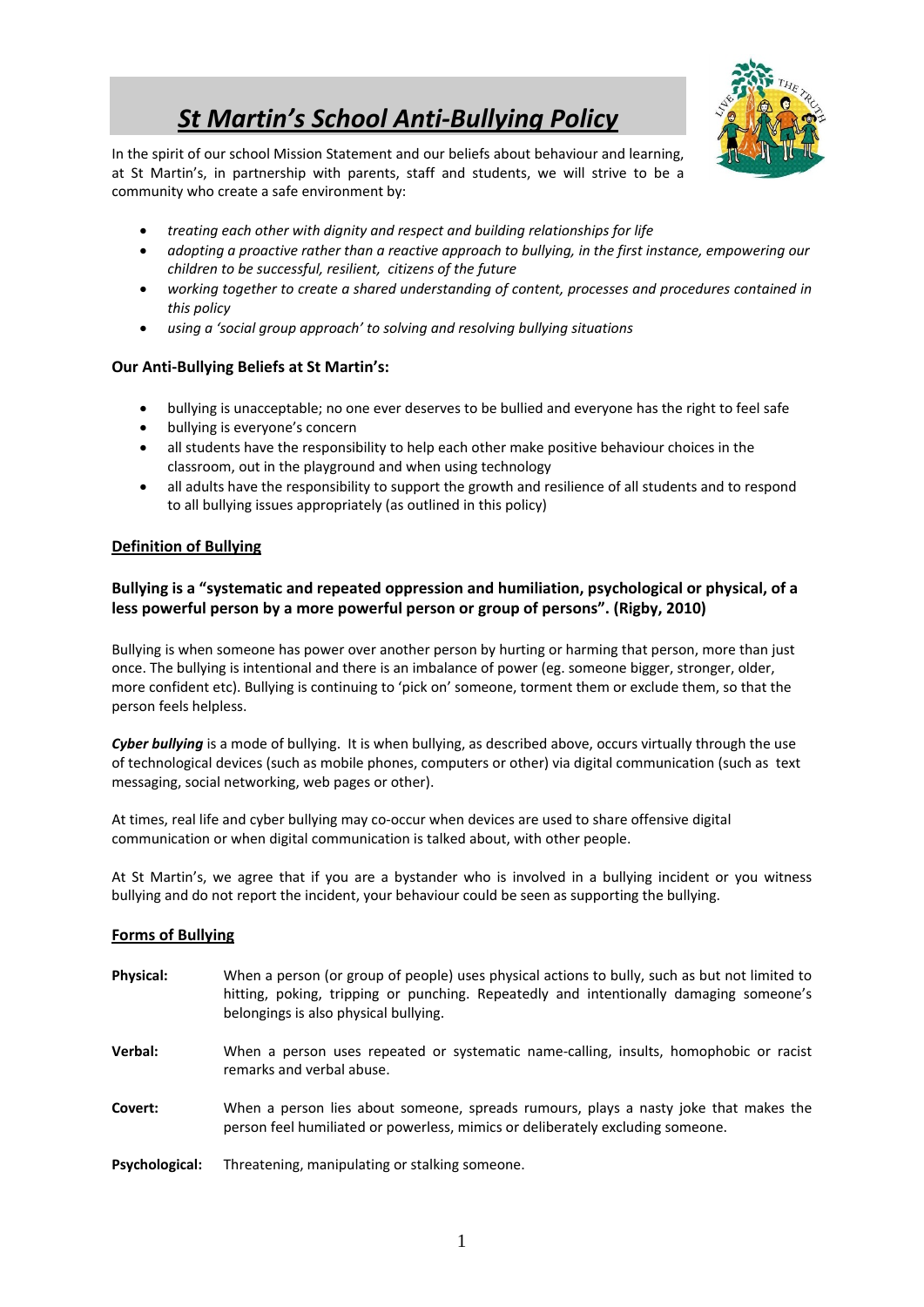**Cyber:** Using technology, as mentioned above, to bully verbally, socially or psychologically.

#### (*Working Together: A toolkit for effective school based action against bullying* DETA 2010)

Bullying may relate to race, religion, culture, appearance, health conditions, sexual orientation, home circumstances, learning needs, disabilities or gender. (*Safe to Learn* DCSF, 2007)

#### **What is NOT Bullying at St Martin's School?**

It is important to identify what bullying is NOT. Dr Ken Rigby (2010) identifies that "for some people the term 'bullying' is a highly emotive term and its use may lead to an over‐reaction."

The *National Centre Against Bullying* acknowledges that while the following behaviours are often upsetting to those involved, they do NOT constitute bullying:

- mutual arguments and disagreements (where there is no imbalance of power),
- not liking someone or a single act of social rejection,
- one- off acts of meanness or spite,
- isolated incidents of aggression, intimidation or violence.

#### **Role Responsibilities**

All members of our community have responsibilities in the successful implementation of our Anti‐bullying policy. These include:

#### **Responsibilities of Children**

- to not bully others
- to have an understanding of bullying, bullying behaviours, bystanders and cyber bullying
- to appropriately report incidents if you believe you are being bullied, or as a bystander to a bullying incident
- as a bystander, to help someone being bullied
- to use appropriate, positive anti‐bullying behaviours
- to abide the school digital citizenship contract which has been signed

#### **Responsibilities of Staff**

- to have a whole school policy that meets the expectation of the school community
- to promote a positive school culture
- to model, educate and suggest appropriate, positive anti-bullying behaviours and supportive bystander behaviours
- to use teaching and learning opportunities to address bullying
- to listen to all student reports and watch for signs of possible bullying
- to ensure that children are supervised adequately
- to respond to all reported and observed incidents of bullying as set out in this policy under **Responding to Bullying**. This includes identification of potential bullying by reporting through the school *Incident Report.* (See Appendix A.)

#### **Responsibilities of Parents**

- to support the information outlined in the St Martin's School Bullying Policy
- to model, educate and discuss appropriate, positive anti‐bullying behaviours
- to watch for signs of possible bullying
- to encourage and support your child to inform a teacher if they are being bullied or witness bullying as a bystander or speak on their child's behalf about bullying if the child is not confident to do so
- to support the child to comply with the school's digital citizenship contract
- have confidence that the school will take any complaint of bullying seriously through investigation and will involve parents in the ongoing support of their child if there has been a case of bullying.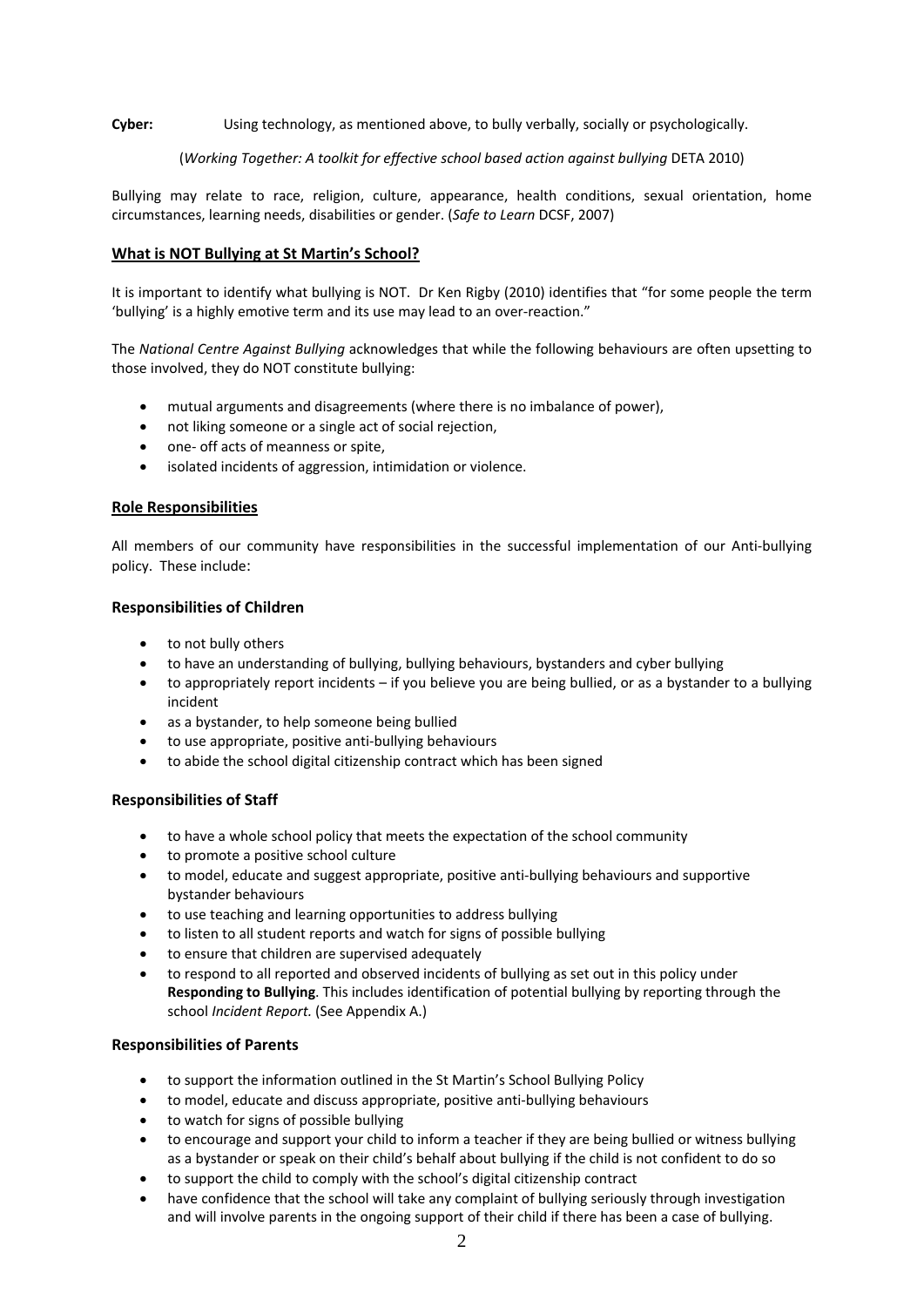### **St Martin's Proactive Anti‐bullying Strategies**

Strategies to actively prevent bullying include:

- 1. Primary Prevention Education
- 2. Early Intervention Strategies
- 3. Intervention Procedures
- 4. Restoration of Well‐Being

#### **1. Primary Prevention Education**

Primary prevention education includes the teaching of curriculum content particular to supporting the resilience of students. At St Martin's, we teach the ACARA General Capabilities which outline this content. These include the:

- Personal and Social Capability
- Ethical Capability

Resources that teachers use to support this teaching include:

- Bounce Back program
- Circle Time
- You Can Do It program
- Cyber Education through regular whole school and in class Digital Citizenship lessons and activities
- Regular parent education via the school newsletter
- Annual participation in the National Day of action against Bullying
- Year 7 Leadership program
- Buddy programs in each year level
- School camps and excursions

### **2. Early Intervention Strategies**

Early intervention strategies include:

- 2013 whole community review of the Anti-bullying policy including audit of whole community beliefs and experiences.
- ongoing monitoring of policy and practices and promotion of whole school proactive strategies through the staff committee: Student Safety and Support Committee.
- mapping and planning for of potential risks including geographical areas and students at risk. At times this may include changes to duty areas, additional staff allocation or running of programs for targeted students.
- development and display of whole school Anti‐bullying Posters.
- intensive teaching and reminding of the school's anti-bullying views at the beginning of each school year along.
- celebration of annual 'National Day of Action Against Bullying and Violence'.

#### **3. Intervention procedures**

Intervention procedures are clearly outlined in the Process of Response Section of this document. These are the procedures that occur in the event that a bullying incident is identified.

#### **4. Restoration of well‐being**

This includes supporting both the victim and perpetrator with educational and or therapeutic interventions in the event that they need additional support. This support may involve the teaming of the following people:

 Student, Parents, Leadership Team Members, Classroom Teacher, Support Teacher, Guidance Counsellor, outside agencies (eg.Private counsellor)

The particular supports and interventions would be articulated in the student's individual plan; either:

- i) A school based Action Plan,
- ii) An Individual Behaviour Support Plan.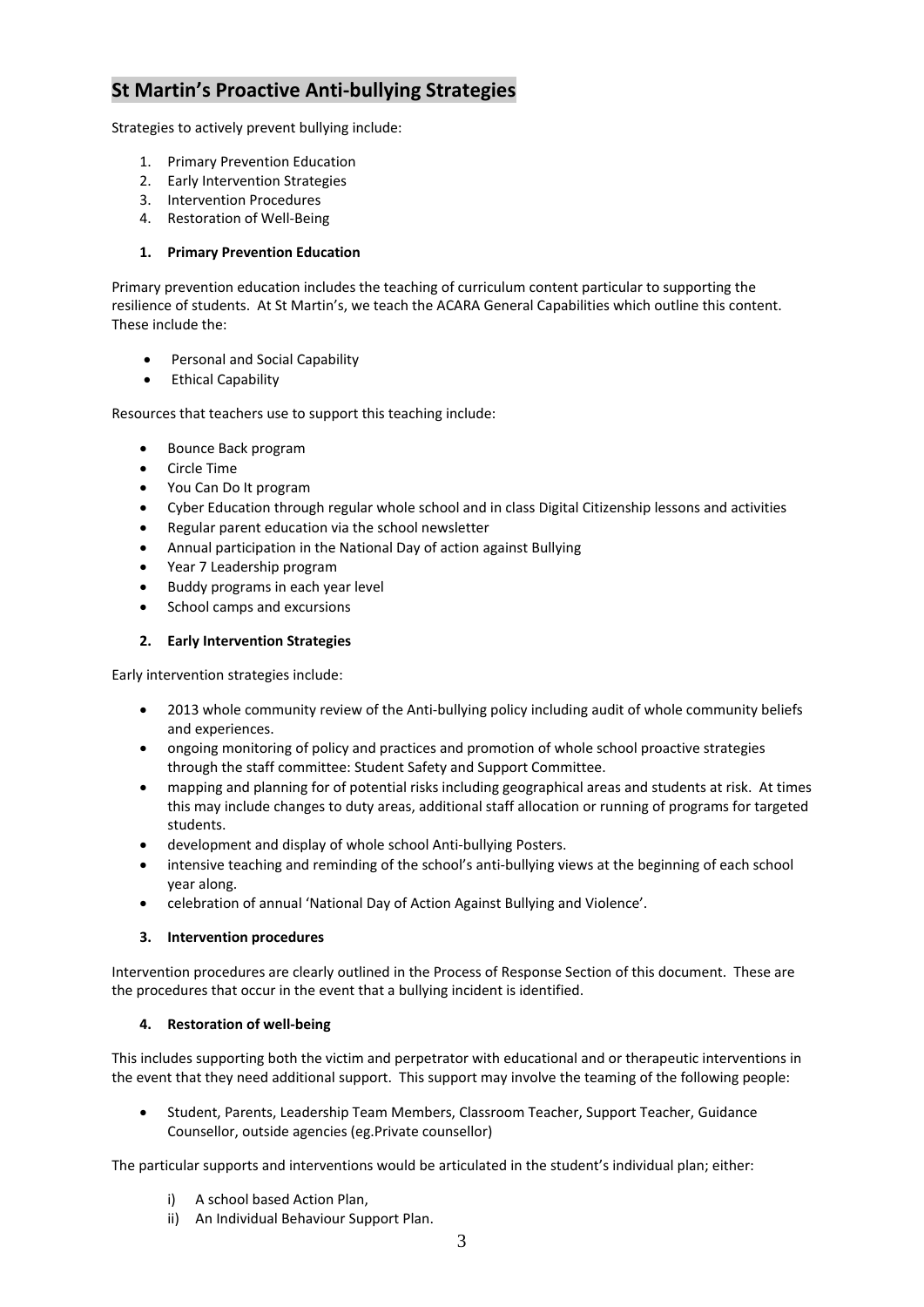## **Process for Responding to Bullying at St Martin's**

When a bullying incident is reported or observed the following steps will be taken. This process may be accelerated according to student age and the seriousness of the incident.

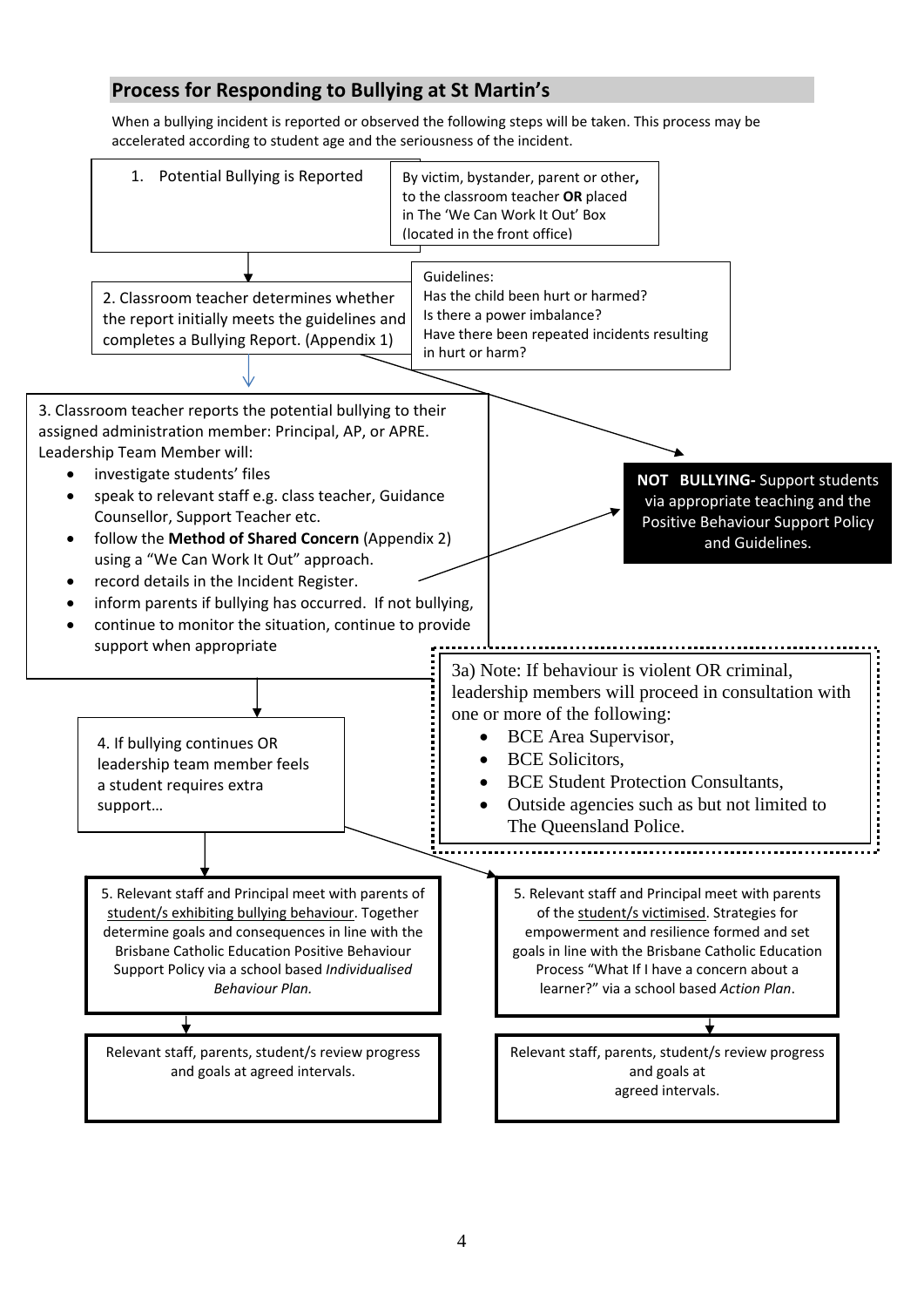#### **How Will the School Respond to Cyber‐bullying?**

When a cyber-bullying incident occurs, students are advised to tell an adult immediately. In this instance, staff will follow the **Responding to Bullying Process** outlines above.

If it is reported to the school, the school will assist to review the report and take appropriate action.

St Martin's advises parents to report any cyber bullying or suspicious activity on the internet to the relevant authorities. For further information please refer to www.acma.gov.au and www.thinkuknow.org.au or contact your local Queensland Police station.

#### **Reference to the St Martin's Positive Behaviour Policy**

This Anti-bullying Policy is separate to the St Martin's school based Positive Behaviour Policy. The St Martin's Positive Behaviour Policy has been developed in accordance with Brisbane Catholic Education 'Student Behaviour Support Policy' and 'Student Behaviour Support Regulations and Guidelines'. For issues relating to continued non‐compliance resulting in suspension and exclusion please refer to these documents.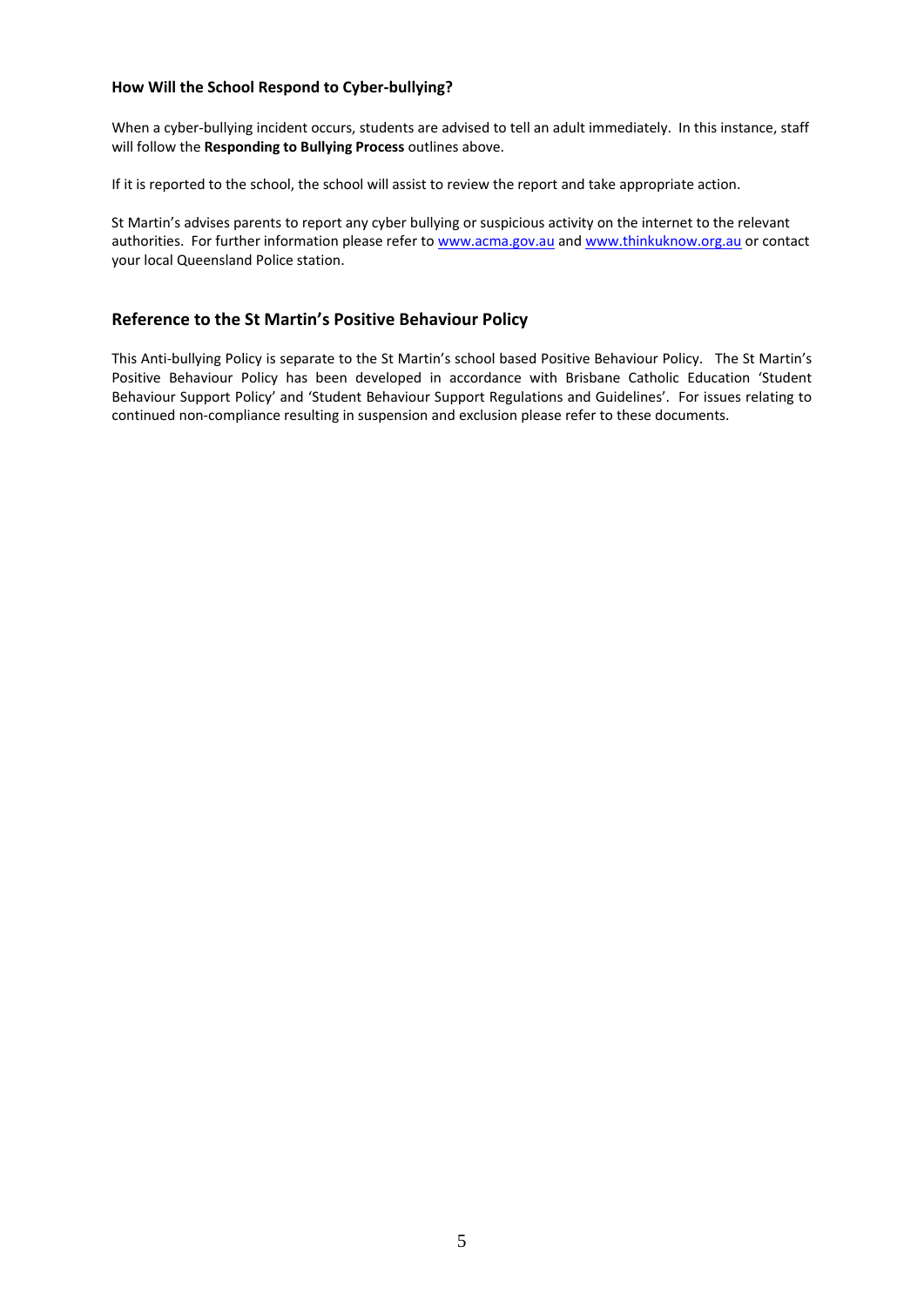Appendix 1



## **Classroom Teacher Bullying Report**

A bullying report was made to me:

Date and time: \_\_\_\_\_\_\_\_\_\_\_\_\_\_\_\_\_\_\_\_\_\_

By: \_\_\_\_\_\_\_\_\_\_\_\_\_\_\_\_\_\_\_\_\_\_

| <b>Method of Communication:</b> | (if written, please attach a |
|---------------------------------|------------------------------|
| copy)                           |                              |

Details communicated to me about the potential bullying situation:

Discussion points:

Outcome of the discussion:

In my opinion this report of bullying indicated that:

| Bullying includes ALL of the<br>following:                                                | <b>YES</b> | <b>NO</b> | <b>DETAILS</b> |
|-------------------------------------------------------------------------------------------|------------|-----------|----------------|
| The child has been hurt or harmed.                                                        |            |           |                |
| There is a power imbalance<br>(eg someone bigger, older,<br>stronger, more confident etc) |            |           |                |
| There have been repeated<br>incidents resulting in hurt or harm                           |            |           |                |

Signed:\_\_\_\_\_\_\_\_\_\_\_\_\_\_\_\_\_\_\_\_\_\_\_\_\_\_\_\_\_\_\_\_\_\_

Date:

Please email to your allocated leadership team member.

Appendix 2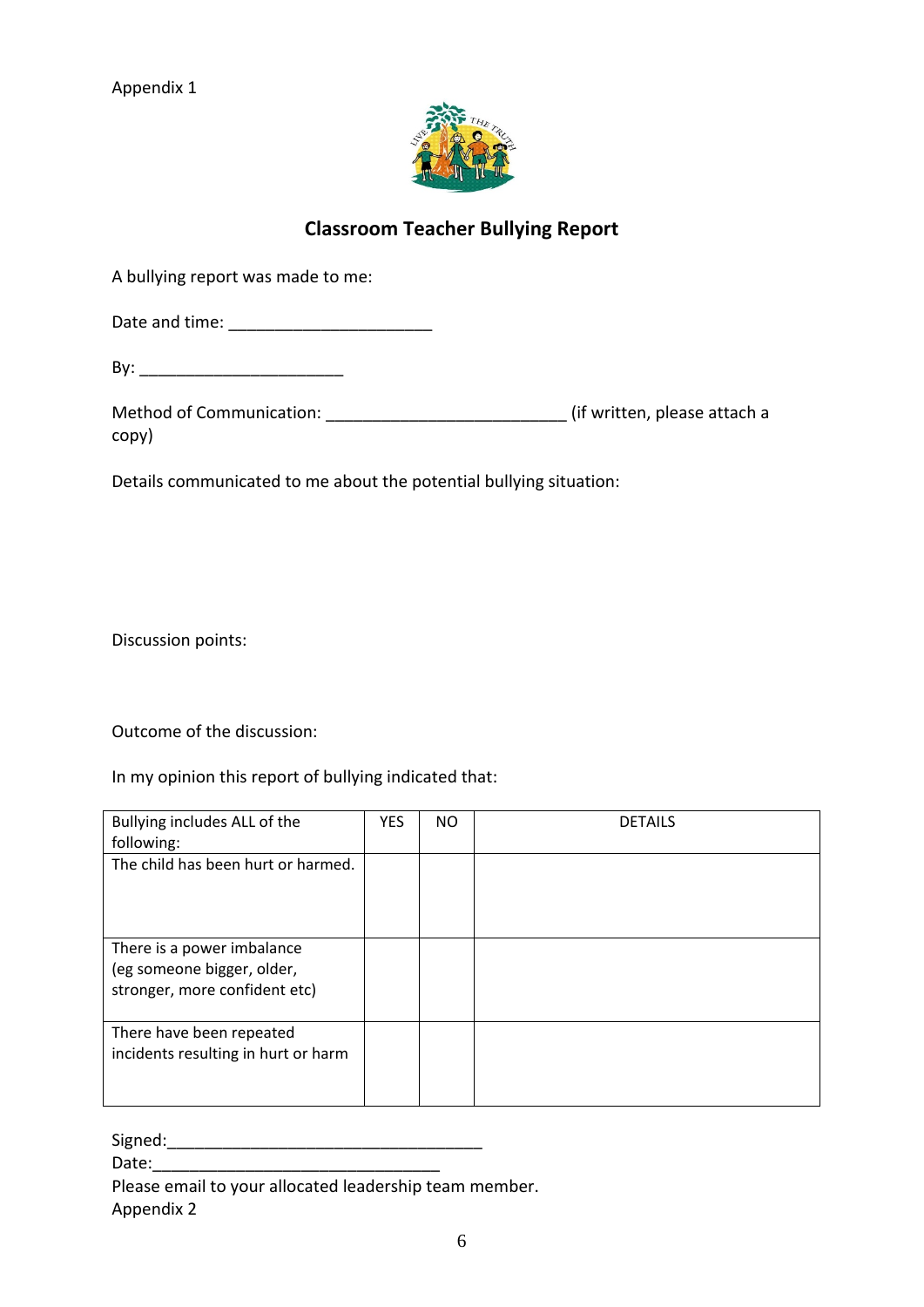

## **Method of Shared Concern**

The following is a highly simplified account of the Method. Please see the article on our school website for **further information.** ("The Method of Shared Concern as an Intervention Technique to Address Bullying in School: An Overview and Appraisal" K.Rigby, 2005).

The Method of Shared Concern is an approach to resolving bully/victim problems, originally suggested by Pikas (2002). It involves a series of meetings with students suspected of being involved in a case of bullying.

- 1. The process can begin when an individual OR several students suspected of engaging in bullying a targeted person are identified. They often form a quite heterogeneous group.
- 2. Each is interviewed in turn. The practitioner begins by sharing a concern with each of the suspected bullies over the plight of the target. *'It looks like Tom is having a hard time at school.'* The suspected bully is asked to say what he or she is prepared to do to improve the situation. The practitioner then arranges a further meeting to assess progress.
- 3. After each of the suspected bullies has been interviewed the practitioner meets with the targeted student. Typically this person has become very dejected and needs help. At the interview it is explained that each of the suspected bullies has undertaken to help to improve matters. The practitioner expresses strong support. Nevertheless, the target is asked whether he or she may have contributed to the problem in some way.

*'Tom, I wonder if there is anything you might be doing to cause them to treat you badly'.* In most cases the target is quite innocent but in about 20% of cases there has been some provocation.

- 4. After the practitioner has seen the suspected bullies again and ascertained that progress has been made, they are brought together for a meeting at which they are asked to decide among themselves what they are prepared to say to the target when he or she joins them. *'I would like us now to make a plan for when we meet with Tom.'*
- 5. At the subsequent 'summit meeting' with the target present the suspected bullies make an agreed statement or proposal to resolve the problem. This may be an apology or a statement that they will not continue to harm. The target may become very dejected and needs help. Be negotiated, as in the following scenario with a group of girls:

*'We are sorry, Joanne, but you haven't been very nice to us, you know.'*

6. Finally, the practitioner discusses with them how they can sustain the improved relationship and offers to help if any further problems arise. Needless to say, the situation still needs to be monitored.

#### E**valuation**

The process requires several meetings with the students involved in the bullying, first as individuals, then in a group over a two‐week period. Convicting students of bullying and administering 'consequences' in the form of sanctions or punishments is often seen as quicker. But unfortunately when this is done the bullying often continues in covert and damaging ways. The cases then need further attention and this can ultimately prove to be very time‐consuming. It is claimed that the method of Shared Concern can produce enduring Solutions.